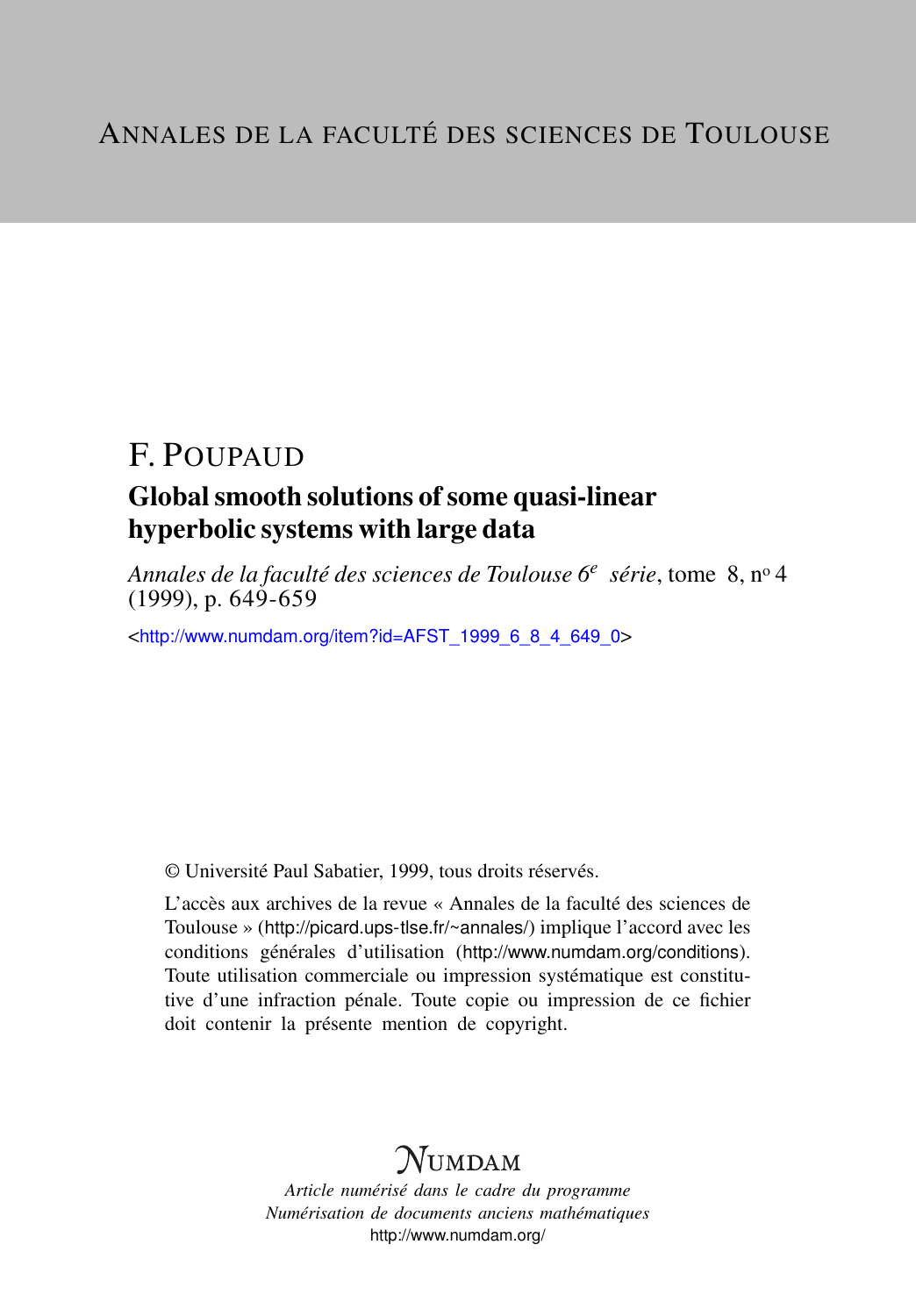pp. 649-659

# Global Smooth Solutions of some Quasi-Linear Hyperbolic Systems with Large Data (\*)

F. POUPAUD (1)

RÉSUMÉ. — Nous donnons un critère d'existence de solutions classiques globales en temps pour des systemes hyperboliques quasi-lineaire quand toutes les valeurs propres sont confondues. Ce critere assure aussi l'existence de solutions globales régulières pour certaines équations de Hamilton-Jacobi. Il permet des données de Cauchy grandes. Il est base sur l'étude d'une équation de Riccati matricielle.

 $ABSTRACT. - We give a criterion which ensures the existence of global$ smooth solution for quasi-linear hyperbolic systems when all the eigenval ues of the system are equal. It provides also the existence of global smooth solution for some Hamilton-Jacobi equations. This criterion allows large Cauchy data. It is based on the study of a matrix valued Riccati equation.

# 1. Introduction

This work is concerned with the Cauchy problem for quasi-linear hyperbolic systems

$$
\frac{\partial}{\partial t}u(t,x)+\sum_{i=1}^n A_i(u(t,x))\cdot\frac{\partial}{\partial x_i}u(t,x)=0, \qquad t>0, \ x\in\mathbb{R}^n,
$$

$$
u(t=0,x)=u_0(x).
$$

 $(*)$  Recu le 10 novembre 1998, accepté le 18 février 2000

 $^{(1)}$  Laboratoire de Mathématiques, U.M.R. C.N.R.S. 6621, Université de Nice, Parc Valrose, B.P. 71, F06108 Nice cedex 2.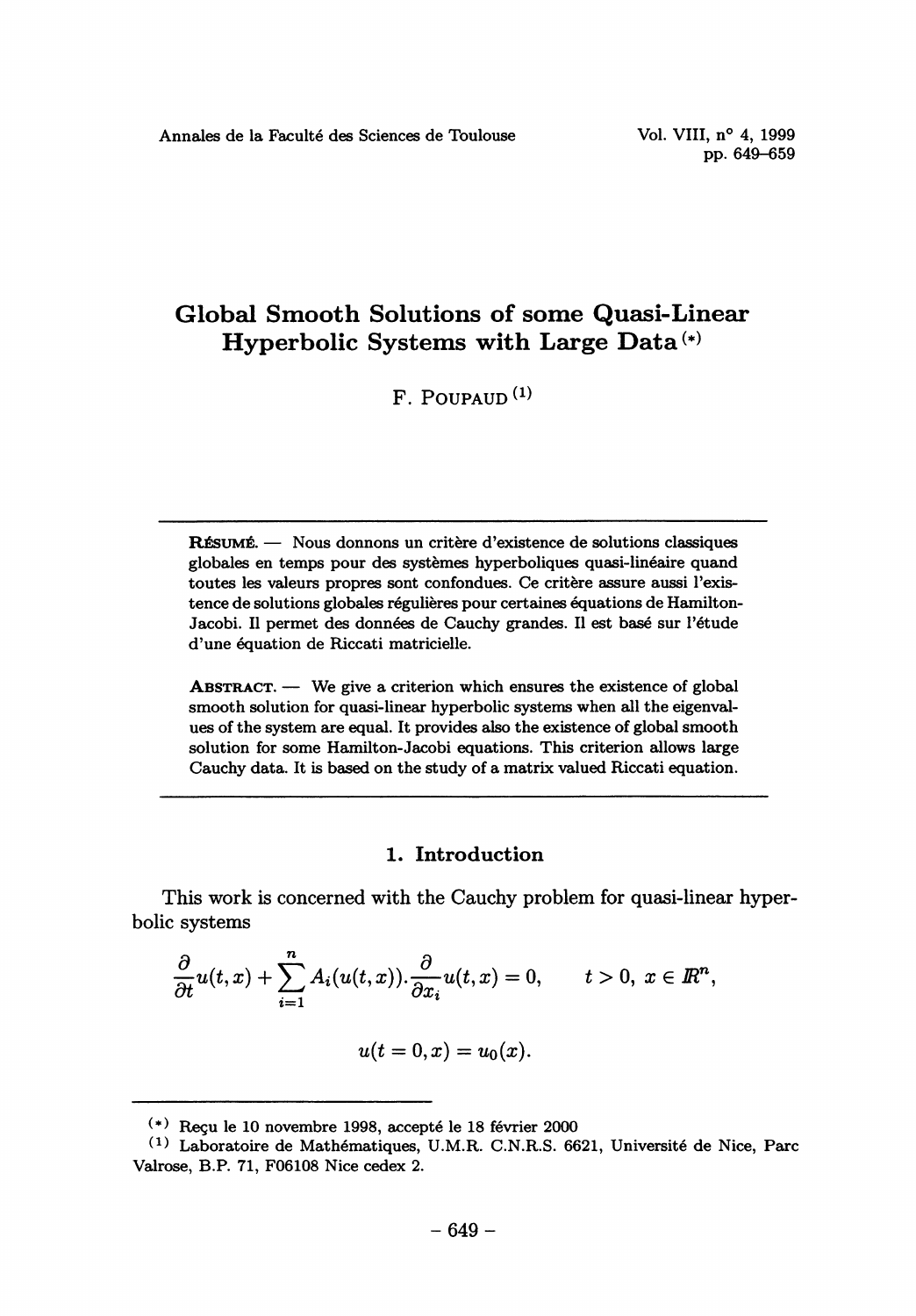The vector-valued function u maps  $[0, T] \times \mathbb{R}^n$  onto  $\mathbb{R}^d$  and  $A_i(u) \in \mathcal{M}_d(\mathbb{R}^d)$ . The matrix  $\sum_{i=1}^{n} \xi_i A_i(u(t,x))$  for  $\xi = (\xi_1, ..., \xi_n) \in \mathbb{R}^n$  has real eigenvalues  $\lambda_1(u, \xi) \leq \ldots \leq \lambda_d(u, \xi)$ . Most of the studies deal with strictly hyperbolic systems of conservation laws, i.e. the eigenvalues are assumed to be distinct and the matrix  $A_i(u)$  are Jacobian of flux functions  $A_i(u) = D_u f_i(u)$ , cf [13]. There are only few results about the existence of global in time solution for such systems. The most famous are those of Glimm [5] for  $n = 1$  and small Cauchy data and of Diperna [4] for  $n = 1, d = 2$  with arbitrarily large data. We refer for a general exposition on the subject and for more detailed references to [13] and [9]. It is also wellknown that in general smoothness of the solutions breakdowns in finite time. However using Ricatti equations, it is possible to find criteria which ensure the existence of global classical solution in the case of an equation  $d = 1$  or of a 2 by 2 system of equation in dimension 1 ( $n = 1$  and  $d = 2$ ), see [10]. In some sense, this work is an extension of these very classical results. Let us also mention the recent and very interesting result of Grassin, M. and Serre, D. [7] about the existence of smooth solutions for the Euler system of equations.

In this paper we study the very particular case where all the eigenvalues are equal. Then  $A_i(u) = c_i(u)Id$  where  $c_i(u)$  is a real number and the system becomes

$$
\frac{\partial}{\partial t}u(t,x)+\sum_{i=1}^nc_i(u(t,x))\frac{\partial}{\partial x_i}u(t,x)=0, \qquad t>0, \ x\in\mathbb{R}^n. \tag{1.1}
$$

In order to motivate this work, we give two fields where this system arises.

For stellar dynamics physicists ([14]) have proposed pressure-less models. The equations read

$$
\frac{\partial}{\partial t}\rho(t,x)+\sum_{i=1}^3\frac{\partial}{\partial x_i}(\rho u_i)(t,x)=0,
$$

$$
\frac{\partial}{\partial t}\rho u_l(t,x)+\sum_{i=1}^3\frac{\partial}{\partial x_i}(\rho u_l u_i)(t,x)=0,\qquad t>0,\ x\in\mathbb{R}^3,\ l=1,2,3.
$$

They are obtained from the classical Euler equation of gas dynamics by assuming that the mean velocity  $|u|$  of the gas is very large compared to the sound speed. When the velocity is smooth the second equation becomes

$$
\frac{\partial}{\partial t}u_l(t,x)+\sum_{i=1}^3 u_i(t,x)\frac{\partial}{\partial x_i}u_l(t,x)=0, \qquad l=1,2,3.
$$
  
-650 -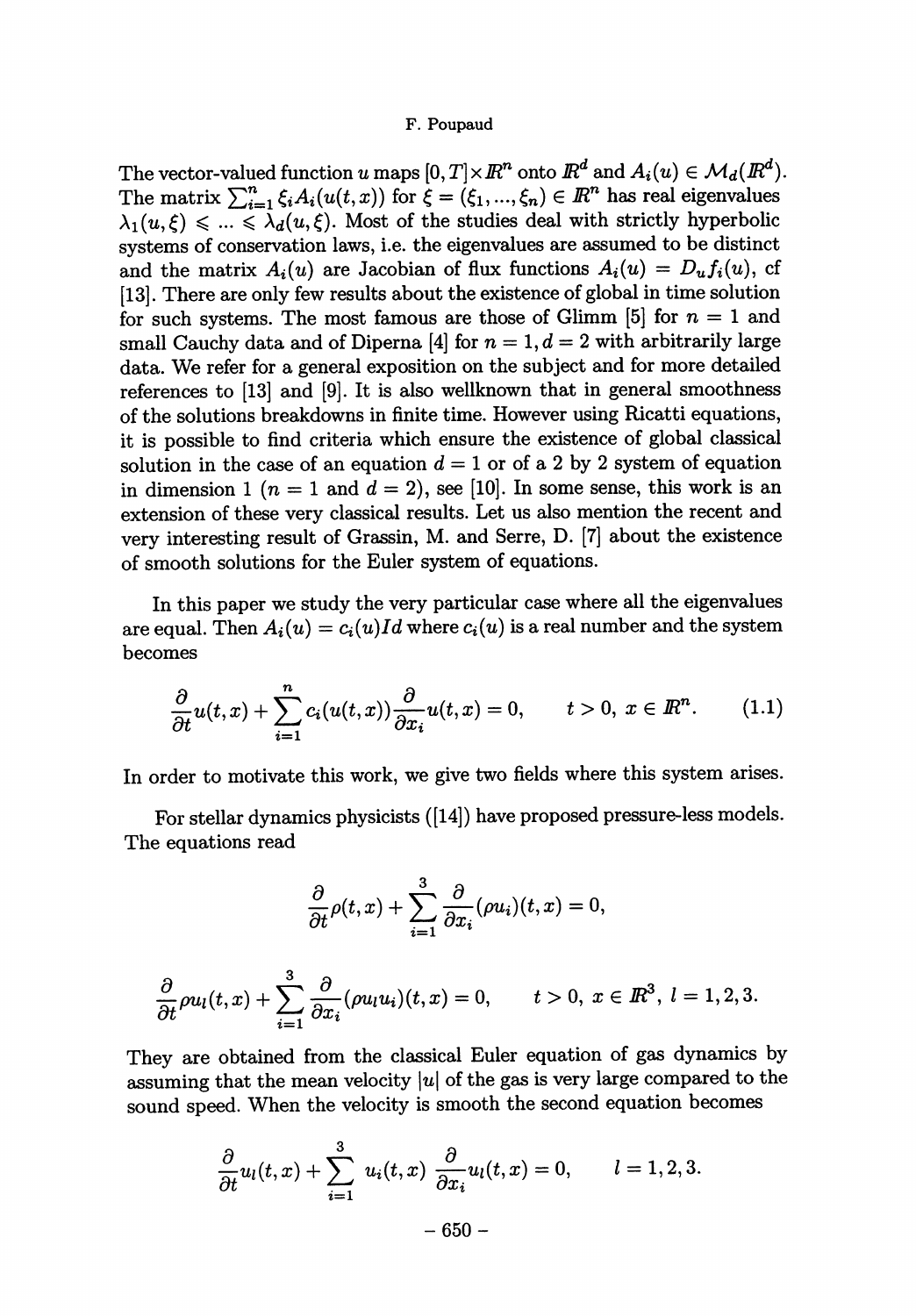Let us remark that it is no more a system of conservation laws. We can also consider the relativistic version of these equations which are

$$
\frac{\partial}{\partial t}\rho(t,x)+\sum_{i=1}^3\frac{\partial}{\partial x_i}(\rho c_i(u))(t,x)=0,
$$

$$
\frac{\partial}{\partial t}\rho u_l(t,x) + \sum_{i=1}^3 \frac{\partial}{\partial x_i}(\rho u_l c_i(u))(t,x) = 0, \qquad l = 1,2,3,
$$

or for smooth  $u = \frac{\partial u}{\partial t} u(t, x) + \sum_{i=1}^{\infty} c_i(u)(t, x) \frac{\partial u}{\partial x_i} u(t, x) = 0, \quad l = 1, 2, 3,$ 

where 
$$
c_i(u) = \frac{c_0 u_i}{\sqrt{c_0^2 + |u|^2}}
$$
 with  $c_0$  the speed of light.

These problems have been investigated in [3, 8, 1]. A rigorous derivation starting from the Euler isentropic equation has been performed in [6] in 1 dimension for classical solutions. Compared with strictly hyperbolic systems a new phenomenon appears. The mass concentration  $\rho$  has singularities of the type of Dirac functions just on the shock waves of the velocities  $u$ . Therefore the product  $\omega$  can not be defined in a classical way. The same phenomenon exists for transport equations with non smooth coefficients [12, 2, 8, 3].

The hyperbolic system (1.1) also appears when you differentiate the Hamilton-Jacobi equation

$$
\frac{\partial}{\partial t}\theta(t,x)+f(\nabla_x\theta(t,x))=0, \qquad t>0, \ x\in I\!\!R^n,
$$

where  $\theta$  is a real-valued function. It is easy to check that if  $\theta$  is smooth then  $u := \nabla_x \theta$  satisfies

$$
\frac{\partial}{\partial t}u_l + c(u).\nabla_x u_l = 0, \qquad l = 1, ..., n,
$$

with  $c(u) = \nabla_u f(u)$  (cf [11, 14, 3]). We point out that our criterion of existence does not impose a convexity assumption on  $f$ . Of course there is always a unique viscosity solution [11]. But it is interesting to have a criterion which says when this solution is classical.

In this work we prove that the system  $(1.1)$  admits smooth solutions which are global in time for large Cauchy data which satisfy a particular criterion. It is in fact a generalization of the famous property of the Burgers equation in 1 D to be smooth when the initial data is not decreasing. The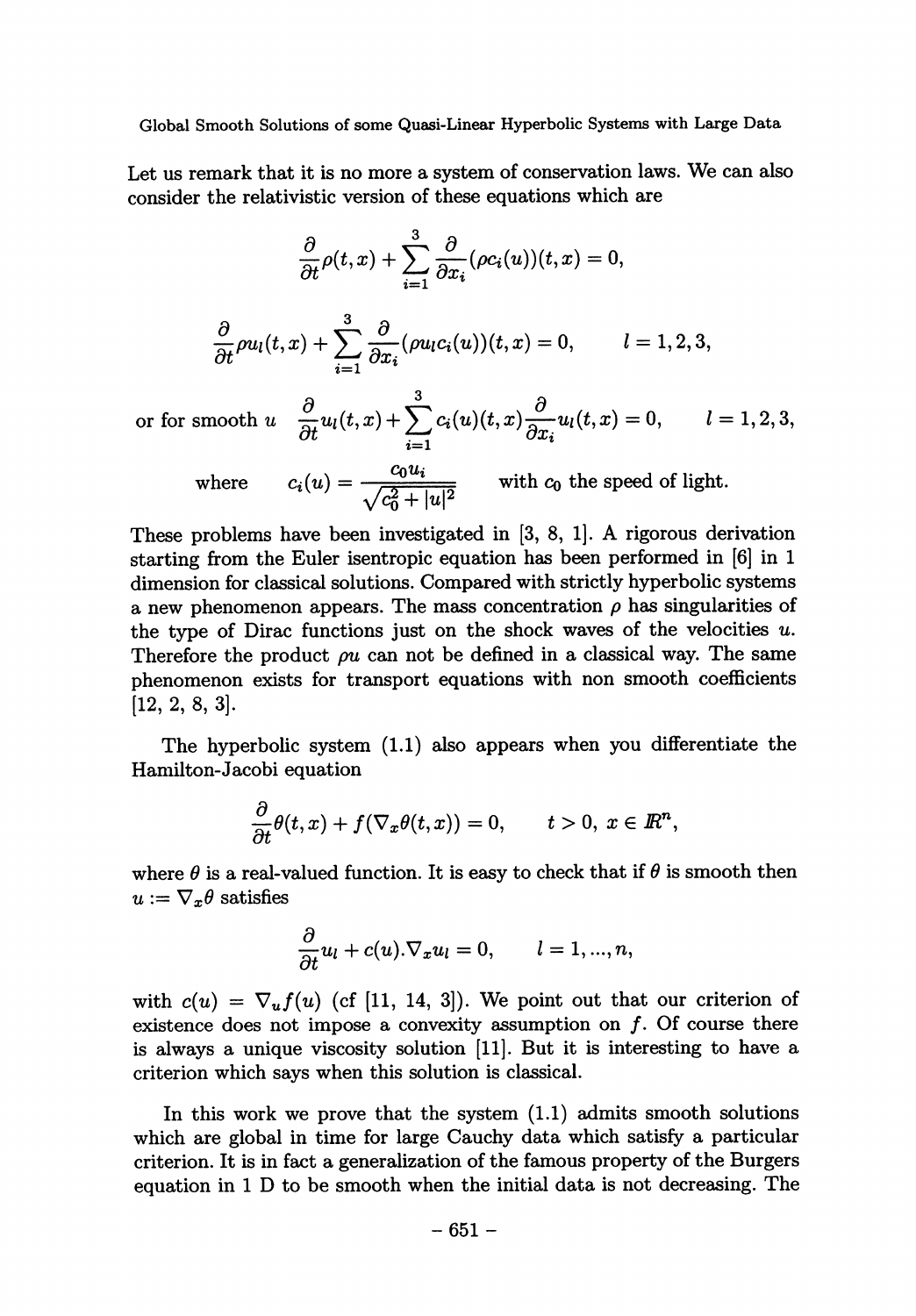paper is organized as follows. In the next section we give the basic properties of the system and the main result. The existence Theorem 2.2 is based on a property of the Matrix valued Riccati equation

$$
\frac{d}{dt}A+A^2=0
$$

which is stated in Theorem 2.3. In Section 3 we apply these results for Hamilton-Jacobi equations and we obtain the existence result of Theorem 3.4. Finally Section 4 is devoted to the proof of Theorem 2.3.

# 2. Basic facts

We study the system

$$
\frac{\partial}{\partial t}u(t,x)+\sum_{i=1}^nc_i(u(t,x))\frac{\partial}{\partial x_i}u(t,x)=0, \qquad t>0, \ x\in\mathbb{R}^n,\qquad(2.1)
$$

where u is a vector-valued function from  $[0, T] \times \mathbb{R}^n$  to  $\mathbb{R}^d$  and  $c = (c_1, ..., c_n)$ belongs to  $C^1(\mathbb{R}^d; \mathbb{R}^n)$ .

The system (2.1) is supplemented by a Cauchy data

$$
u(t=0,x) = u_0(x). \tag{2.2}
$$

In this paper we are only interested in smooth solutions. So we assume

$$
u_0 \in [W^{1,\infty}(\mathbb{R}^n)]^d \tag{2.3}
$$

We say that T is an existence time if there is a solution of  $(2.1)$ ,  $(2.2)$  which belongs to  $[W^{1,\infty}((0,T)\times \mathbb{R}^n)]^d$ . Let u be such a solution. As usual we define the characteristics  $X : [0, T] \times \mathbb{R}^n \to \mathbb{R}^n$  by solving

$$
\frac{\partial}{\partial t}X(t,x) = c(u(t, X(t,x)))
$$

$$
X(0,x) = x
$$

These characteristics belong to  $[Lip([0,T] \times \mathbb{R}^n)]^n$  and the applications  $x \to X(t, x)$  are one to one and onto.

We compute

$$
\frac{\partial}{\partial t}[u(t, X(t, x))] = \frac{\partial}{\partial t}u(t, X(t, x)) + \sum_{i=1}^{n} \frac{\partial}{\partial x_{i}}u(t, X(t, x))\frac{\partial}{\partial t}X_{i}(t, x)
$$

$$
= \left(\frac{\partial}{\partial t}u(t, X(t, x)) + \sum_{i=1}^{n} c_{i}(u)\frac{\partial}{\partial x_{i}}u\right)(t, X(t, x)) = 0.
$$

 $-652-$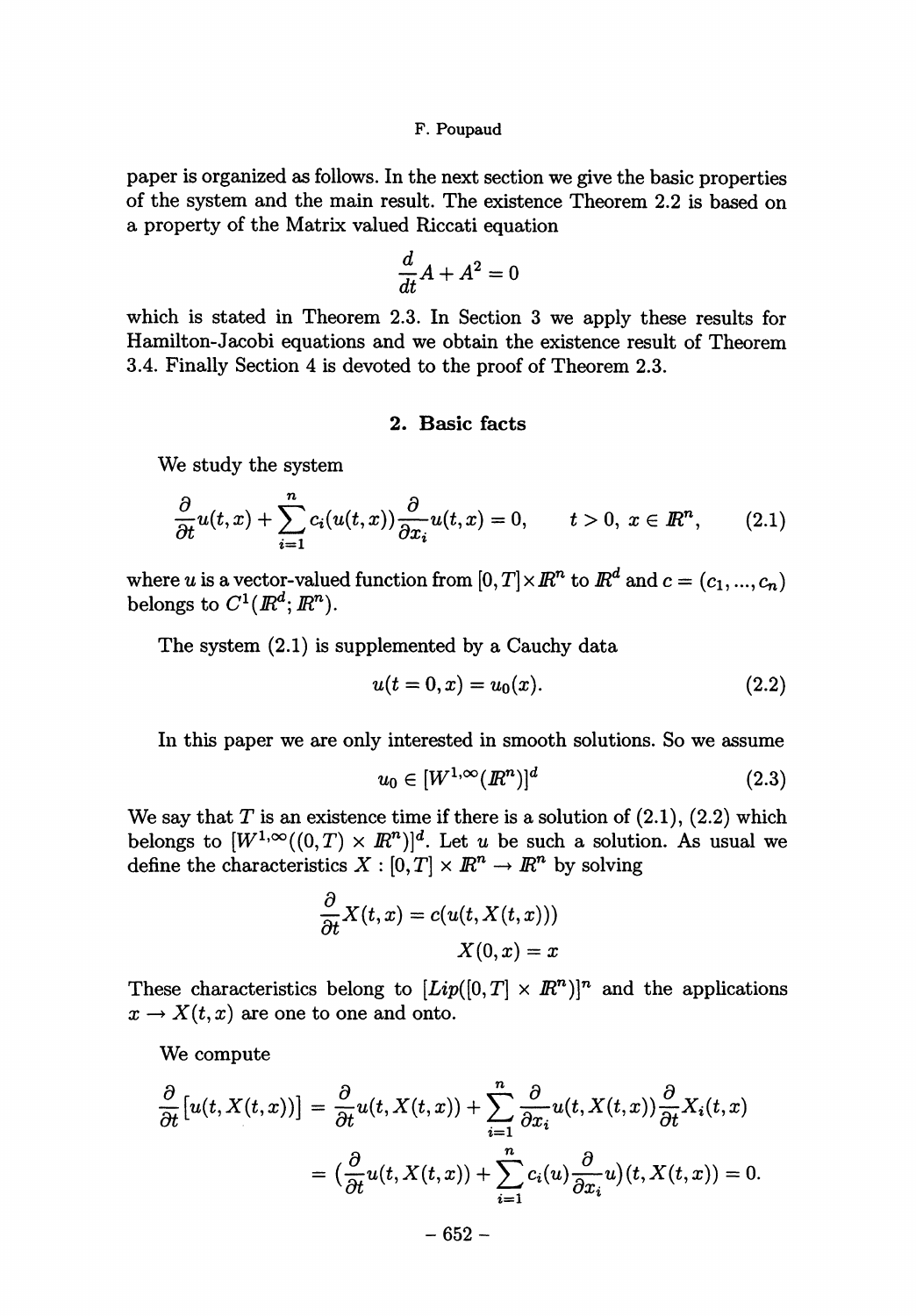Therefore  $u(t, X(t, x)) = u(0, X(0, x)) = u_0(x)$  and the characteristics are given by

$$
X(t,x)=x+c(u_0(x))t\\
$$

which can be inverted by

$$
x=X(t,x)-c(u(t,X(t,x)))t.
$$

So we have

$$
u(t, x + c(u_0(x))t) = u_0(x) \tag{2.4}
$$

$$
u(t, X) = u_0(X - c(u(t, X))t). \tag{2.5}
$$

Conversely if  $u_0 \in (W^{1,\infty}(R^n))^d$  then the application  $x \to x + c(u_0(x))t$ is one to one and onto as soon as for any  $X \in \mathbb{R}^n$ , the map  $F(x) = X$  $c(u_0(x))t$  as a unique fixed point. But  $D_xF = -t D_u c(u_0) D_x u_0$ . Therefore for  $t < \tau(u_0)$  with

$$
\tau(u_0) := \frac{1}{\eta(u_0)}, \quad \eta(u_0) := ||D_u c(u_0(.)). D_x u_0(.)||_{[L^{\infty}(I\!\!R^n)]^{n \times n}} \qquad (2.6)
$$

 $F$  is a contraction and  $(2.4)$  defines a smooth solution. Let

$$
M(R) := \sup_{u \in \mathbb{R}^d, |u| < R} |D_u c(u)|,
$$

we remark that  $\eta(u_0) \leq M(||u_0||_{(L^{\infty}(I\!\! R^n))^d}) ||Du_0||_{(L^{\infty}(I\!\! R^n))^{d \times n}} < \infty$  and  $\tau(u_0) > 0$ . We summarize these results in

THEOREM 2.1. - Let  $u_0$  be an initial data which satisfies (2.3). Then the problem (2.1), (2.2) has a smooth solution on  $[0, \tau(u_0))$  where  $\tau(u_0) > 0$ is defined by (2.6). Conversely if  $T > 0$  is an existence time, then  $\forall t \in [0, T]$ the map  $x \to x + u_0(x)$  t is one to one and onto and the unique smooth solution is given by  $(2.4)$ .

COROLLARY 2.1. - If there exists a function  $\alpha \in L^{\infty}_{loc}([0,\infty))$  such that for every time t of existence of the smooth solution u of  $(2.1)$ ,  $(2.2)$  we have  $r(n(u(t, .)) \leq \alpha(t)$  then this solution is global in time.

Indeed if the maximal existence time  $T^*$  is finite then for every  $T < T^*$ we have by using the preceding Theorem with the Cauchy data  $u(T,.)$  at time  $T : T^* \geq T + \tau(u(T, .))$ . By taking the limit as  $T \to T^*$  we obtain that  $\lim\text{-}\sup_{T\to T^*,T\leq T^*}\tau(u(T,.))=0,\\ \lim\text{-}\inf_{T\to T^*,T\leq T^*}\eta(u(T,.))=\infty.$ 

Let  $K_R$  be the complex domain defined by

$$
K_R := \{ \lambda \in \mathbb{C} / Re(\lambda) \geq 0 \text{ and } |\lambda| \leq R \text{ or}
$$
  
 
$$
Re(\lambda) < 0 \text{ and } (|\lambda + iR/2| \leq R/2 \text{ or } |\lambda - iR/2| \leq R/2) \} \quad (2.7)
$$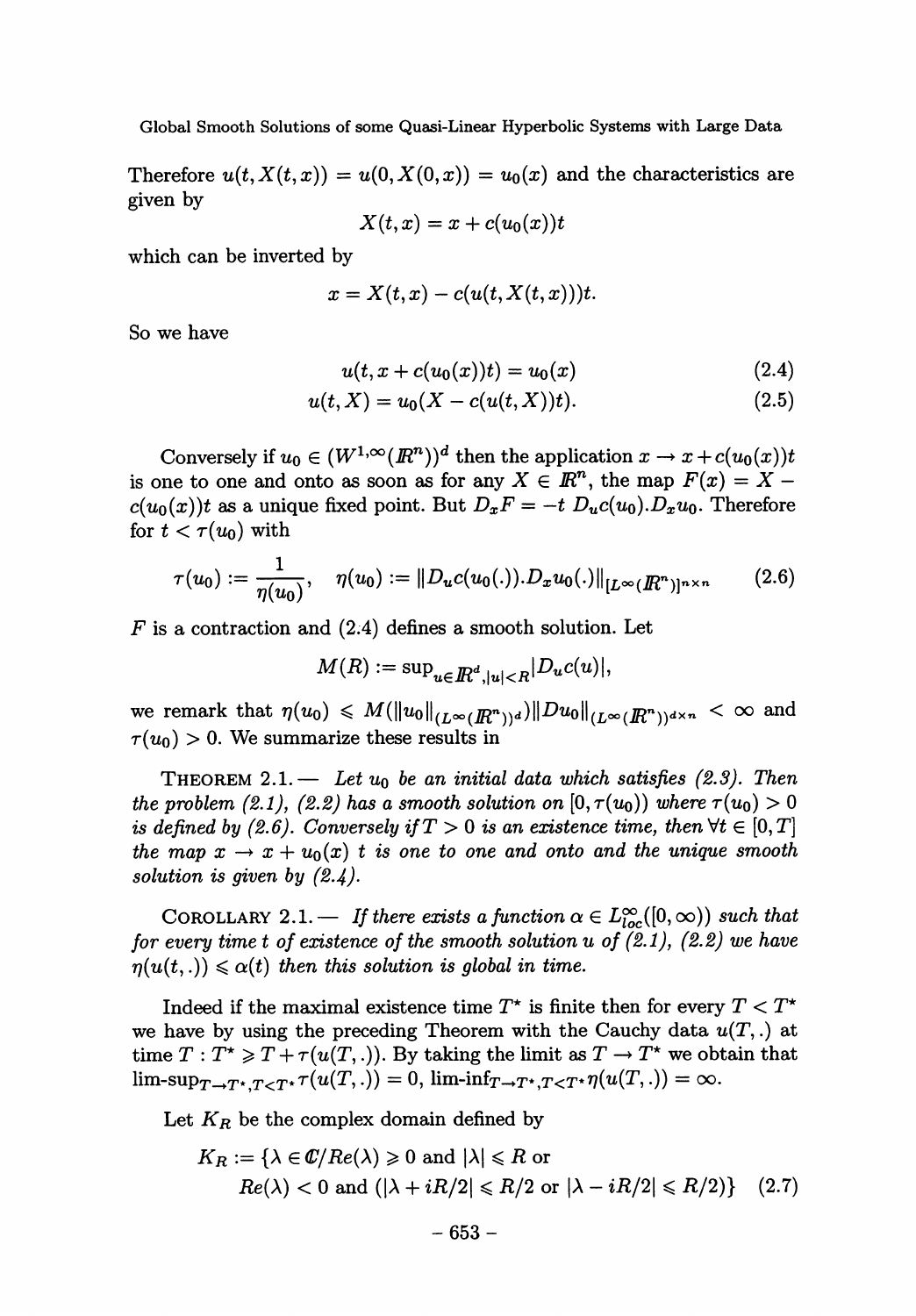(see Figure 1). We denote by  $Sp(M)$  the set of all eigenvalues of the matrix M. The main result of this paper is

THEOREM 2.2. - Let us assume that for some  $R > 0$  the initial data satisfies (2.3) and

$$
\forall x \in \mathbb{R}^n, \quad Sp(\ D_u c(u_0(x)). D_x u_0(x) ) \subset K_R
$$

then the smooth solution given by Theorem 2.1 is global in time.



**Fig 1** The complex domain  $K_R$ 

To prove this theorem we need

LEMMA 2.1. - Let  $T^*$  the maximal existence time of the smooth solu $tion~u~given~in~Theorem~2.1.$  Then the matrix

$$
A(t,x) := D_u c(u(t,x + c(u_0(x))t)). D_x u(t, x + c(u_0(x))t) \qquad (2.8)
$$

satisfies the Riccati equation

$$
\frac{\partial}{\partial t}A(t,x)+A^2(t,x)=0, \qquad \text{for } t\in[0,T^{\star}), \ x\in\mathbb{R}^n. \tag{2.9}
$$

Proof. — We differentiate  $(2.4)$  w.r.t. x and we get

$$
D_x u(t, x + c(u_0(x))t) \ (Id + tA(0, x)) = D_x u_0(x) \qquad (2.10)
$$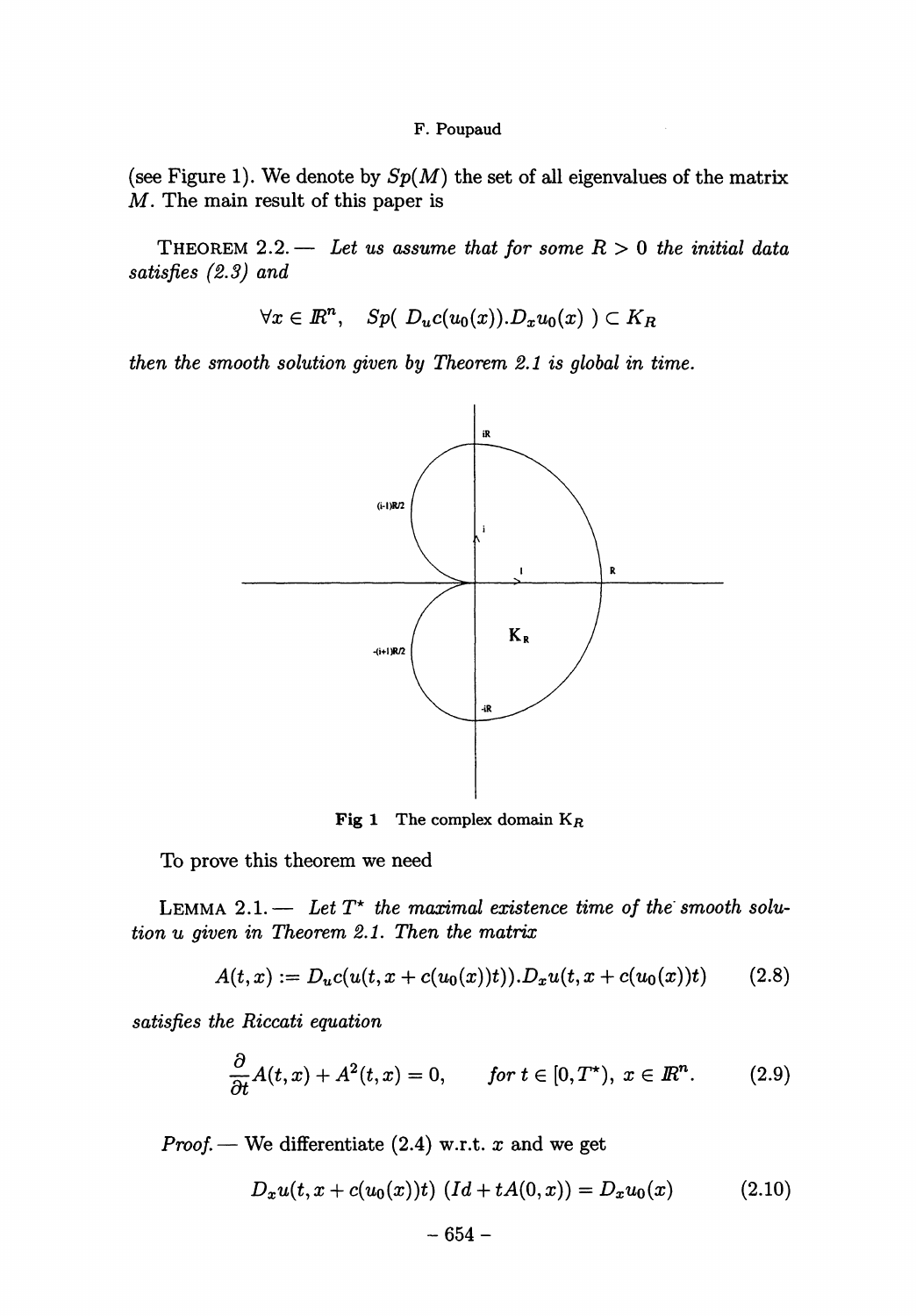We multiply by  $D_u c(u(t, x + c(u_0(x))t)) = D_u c(u_0(x))$  and we obtain

$$
A(t,x).(Id+tA(0,x))=A(0,x).
$$

We differentiate w.r.t. time, we get

$$
\frac{\partial}{\partial t}A(t,x).(Id+tA(0,x))+A(t,x).A(0,x)=0
$$

which with the previous relation becomes

$$
\left(\frac{\partial}{\partial t}A(t,x)+A^2(t,x)\right)\cdot\left( Id+tA(0,x)\right)=0.
$$

But starting with the Cauchy data  $u(s, x)$  at time s we also have for any  $t > s \geqslant 0$  with  $t < T^*$ 

$$
\big(\frac{\partial}{\partial t}A(t,x)+A^2(t,x)\big). (Id+(t-s)A(s,x))=0.
$$

For s fixed and  $t - s$  sufficiently small the matrix  $(Id + (t - s)A(s, x))$  is invertible. So A satisfies (2.9) on any interval of the form  $(s, s + \epsilon(s))$  with  $\epsilon(s) > 0$  and  $s \in [0, T^*)$  which ends the proof.  $\Box$ 

To prove Theorem 2.2 we remark that it is enough to bound  $|A(t, x)|$ because of Corollary 2.1 and of the fact that  $x \to x + t u_0(x)$  is one to one and onto for  $t \leq T^*$ . But it is an immediate consequence of Lemma 2.1 and

THEOREM 2.3. - Let  $A_0 \in \mathcal{M}_n(\mathbb{C})$  with  $Sp(A_0) \subset K_R$  where  $K_R$  is defined by  $(2.7)$ . Then the matrix valued Riccati equation

$$
\frac{dA}{dt}(t) + A(t)^2 = 0, \qquad A(0) = A_0 \tag{2.11}
$$

has a solution on  $[0, \infty)$ . Moreover for every  $R > 0$ ,  $M > 0$ , there exists a continuous function  $\alpha_{M,R} : [0, \infty) \to [0, \infty)$  for which

$$
\forall A_0 \in K_R, \text{ with } |A_0| \leqslant M \qquad |A(t)| \leqslant \alpha_{M,R}(t). \tag{2.12}
$$

The proof of this Theorem is postponed to Section 4.

### 3. Hamilton-Jacobi equations

In this section we study the Hamilton-Jacobi equation

 $\Delta$ 

$$
\frac{\partial}{\partial t}\theta(t,x) + f(\nabla_x \theta(t,x)) = 0, \qquad t > 0, \ x \in \mathbb{R}^n,
$$
\n(3.1)

$$
\theta(0,x) = \theta_0(x), \qquad x \in \mathbb{R}^n, \tag{3.2}
$$

$$
-655- \nonumber\\
$$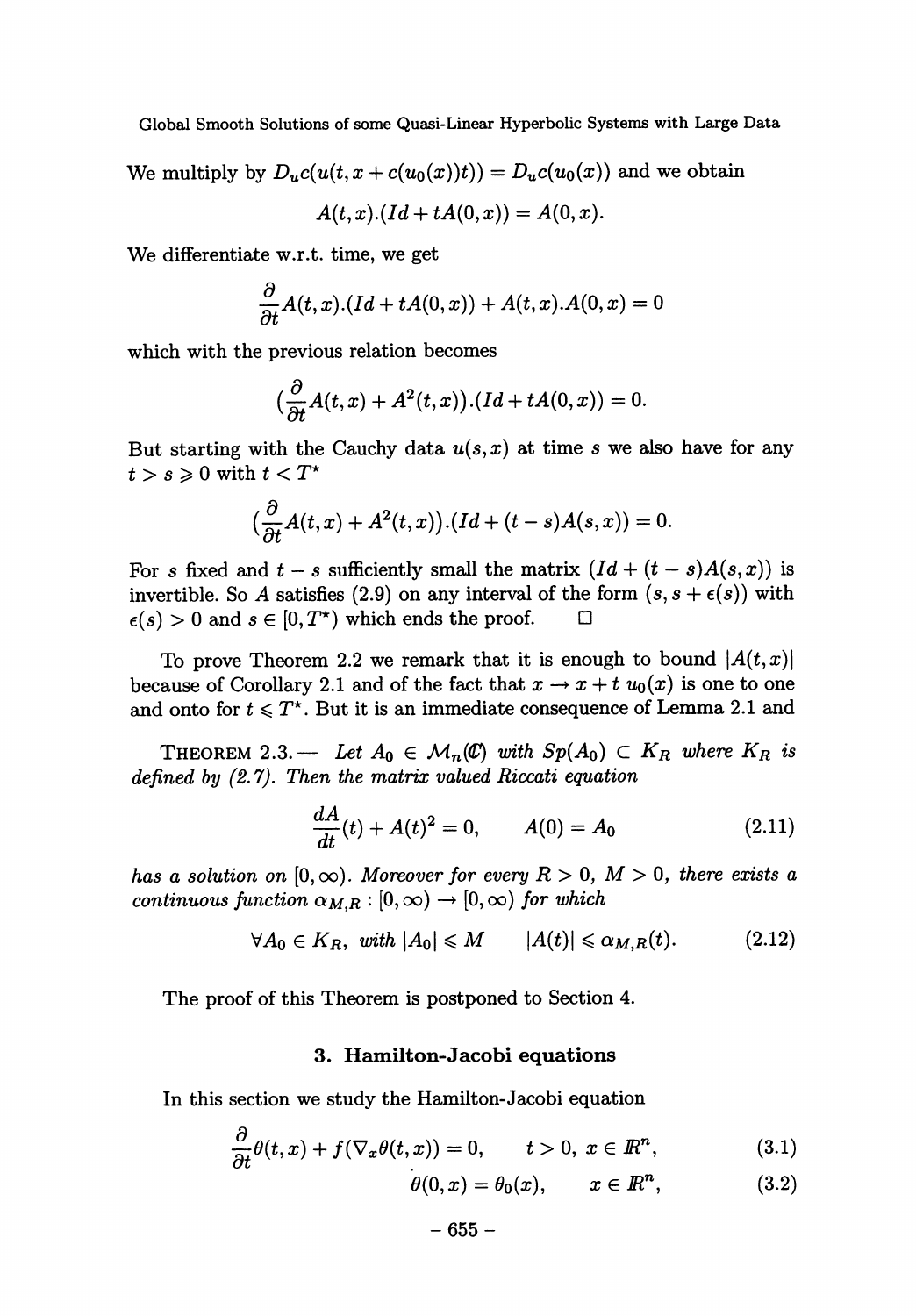where  $\theta$ ,  $\theta_0$  are real functions. We assume that  $f \in C^2(\mathbb{R}^n;\mathbb{R})$  and  $\theta_0 \in$  $W^{2,\infty}(\mathbb{R}^n)$ . We say that  $\theta$  is a smooth solution of (3.1) if  $\theta \in W^{2,\infty}([0,T] \times$  $\mathbb{R}^n$  for any time  $T > 0$  and (3.1) holds everywhere. By differentiating (3.1) w.r.t. x and using  $\frac{\partial^2}{\partial x_i \partial x_j} \theta = \frac{\partial^2}{\partial x_i \partial x_i} \theta$  we obtain that  $u := \nabla_x \theta$  satisfies (2.1) with  $c_i(u) := \partial_i f(u)$ . So if  $D^2 f(\nabla_x \theta_0) D^2_x \theta_0$  belongs to  $K_R$  we can apply Theorem 2.2. But of course  $D^2 f(\nabla_x \theta_0) D_x^2 \theta_0$  is a real symmetric matrix so the eigenvalues are real. We obtain

THEOREM 3.4. - Assume that  $\theta_0 \in W^{2,\infty}(\mathbb{R}^n)$  and  $D^2 f(\nabla_x \theta_0(x))$  $D_x^2\theta_0(x)$  is a non negative matrix for every  $x \in \mathbb{R}^n$ , then the problem (3.1),  $(3.2)$  has a unique smooth solution which is global in time.

*Proof.*  $-$  By mean of Theorem 2.2 we solve  $(2.1)$ ,  $(2.2)$  for the initial data  $u_0 := \nabla_x \theta_0$  with  $c := \nabla_u f$ . Now we define

$$
\theta(t,x):=\theta_0(x)-\int_0^t f(u(s,x))ds.
$$

We have

$$
\frac{\partial}{\partial t}\theta(t,x)+f(u(t,x))=0
$$

so it only remains to prove that  $u = \nabla_x \theta$ . By differentiating the last equation with respect to  $x_i$  we have

$$
\frac{\partial}{\partial t} \frac{\partial}{\partial x_i} \theta(t, x) + \partial_j f(u(t, x)) \frac{\partial}{\partial x_i} u_j(t, x) = 0 \tag{3.3}
$$

Now we show that  $D_x u$  is symmetric. We use the notations of Section 2. For any time  $t \geq 0$  the matrix  $Id + tA(0, x)$  is positive definite since  $A(0, x)$ is non negative. Then (2.10) gives

$$
D_x u(t, x + c(u_0(x))t) = (Id + tA(0, x))^{-1}D_x u_0(x) = (Id + tA(0, x))^{-1}D_x^2 \theta_0(x).
$$

Therefore the matrix  $D_x u(t, x)$  is symmetric.

Then 
$$
\frac{\partial}{\partial x_i} u_j(t, x) = \frac{\partial}{\partial x_j} u_i(t, x)
$$
 and (3.3) yields  
\n
$$
\frac{\partial}{\partial t} \frac{\partial}{\partial x_i} \theta(t, x) + \partial_j f(u(t, x)) \frac{\partial}{\partial x_j} u_i(t, x) = \frac{\partial}{\partial t} \left( \frac{\partial}{\partial x_i} \theta(t, x) - u_i(t, x) \right) = 0.
$$

Since we have equality at  $t = 0$  it ends the proof.  $\Box$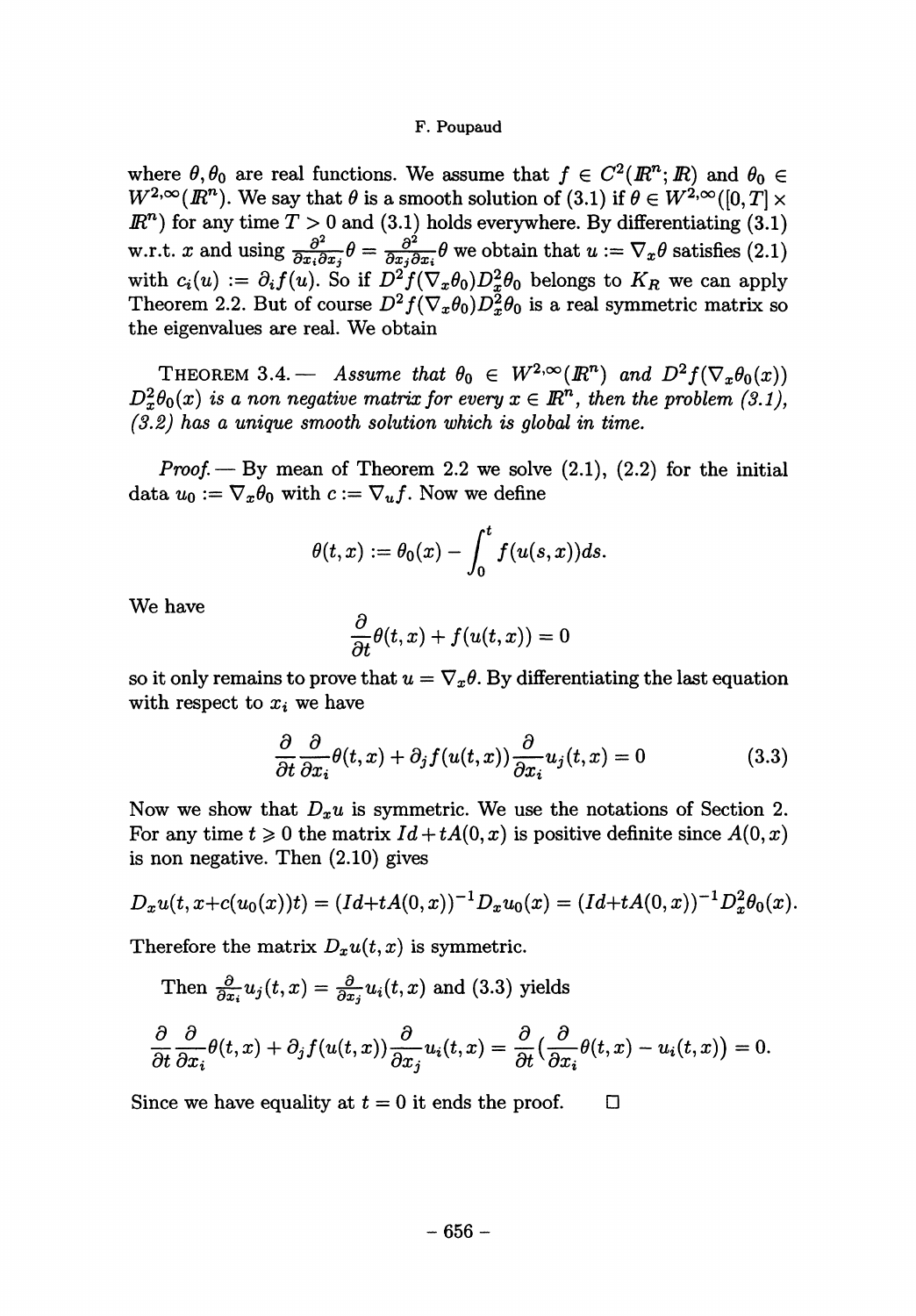# 4. The matrix valued Riccati equation

This Section is devoted to the study of the equation (2.11) and to the proof of Theorem 2.3. We denote by  $\lambda_1^0 \leq \lambda_2^0 \leq \ldots \leq \lambda_n^0$  the eigenvalues of  $A_0$ . Since  $\lambda_i^0 \in K_R$  the eigenvalues  $1 + t\lambda_i^0$  of the matrix  $Id + tA_0$  do not vanish. So it is invertible. Let us define  $A(t) := A_0 (Id + tA_0)^{-1}$ , we immediately check that  $A(t)$  solves (2.11). Then the solution of this O.D.E. is global in time.

The eigenvalues of  $A(t)$ ,  $\lambda_i(t)$ ,  $i = 1,...n$  are given by

$$
\lambda_i(t) = \frac{\lambda_i^0}{1 + t\lambda_i^0}.\tag{4.1}
$$

The trajectories defined by (4.1) are segment of circles centered on the imaginary axis and passing by 0. The eigenvalues move clockwise along circles above the real axis and counter clockwise below (see Figure 2). It follows that  $K_R$  defined by (2.7) is an invariant domain for positive time, w.r.t. the spectrum of A. We have



Fig 2 Trajectories of eigenvalues

In order to complete the proof of Theorem 2.3, it remains to establish the existence of the function  $\alpha_{M,R}(t)$ . We begin with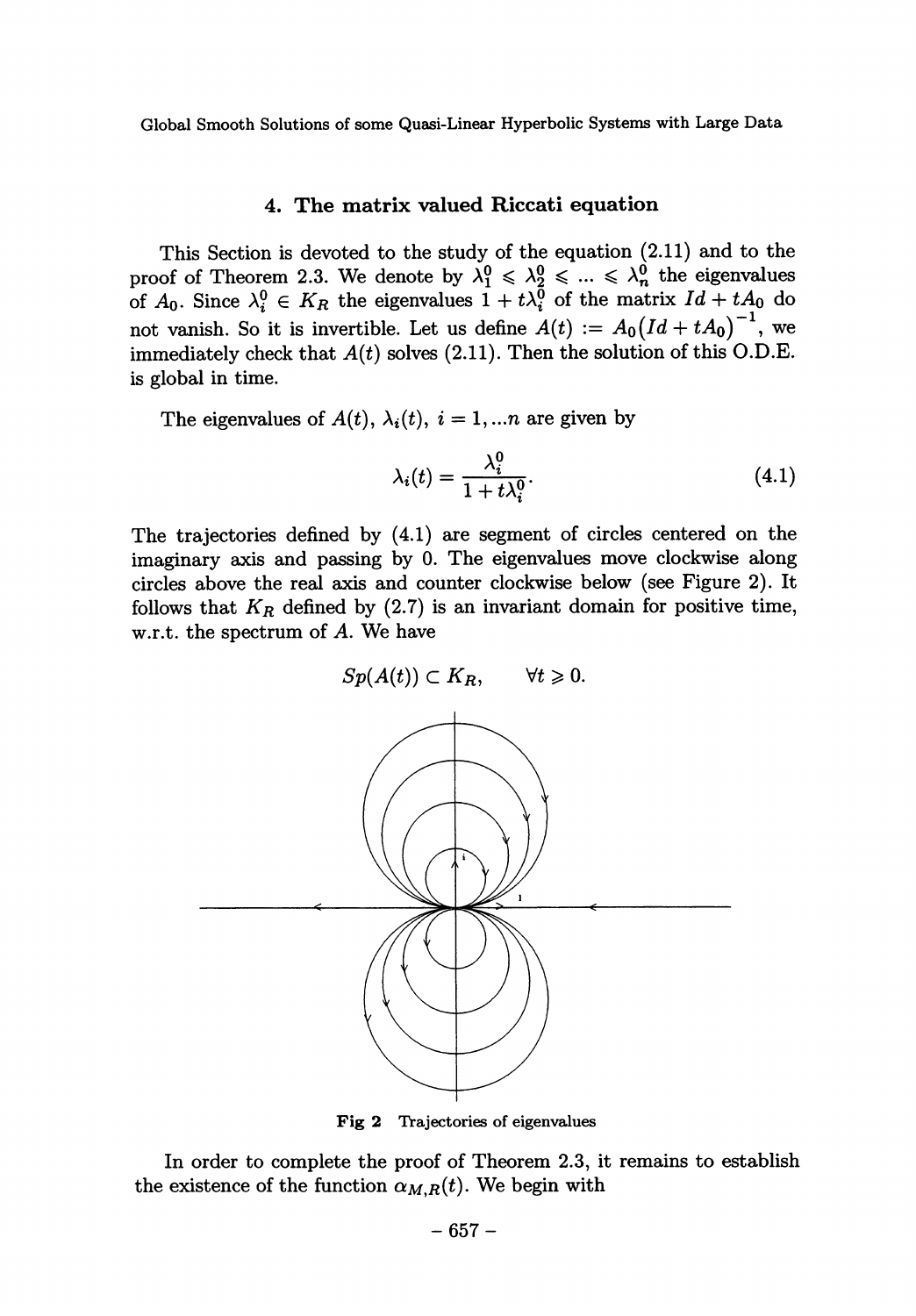LEMMA 4.1. -- Let K be a closed subset of a Banach X and  $(S(t))_{t>0}$ a semi-group defined on  $K$  which is pointwise bounded, i.e.

 $\forall x_0 \in \mathcal{K}, \forall T \geq 0, \qquad \sup_{0 \leq t \leq T} |S(t)x| < \infty,$ 

and locally continuous, *i.e.* 

$$
\forall R > 0, \quad there \; exists \; \epsilon > 0, \; \forall t \in [0, \epsilon] \qquad S(t) \in \mathcal{C}^0(\mathcal{K} \cap B_R; \mathcal{K})
$$

where  $B_R$  is the ball of radius R, then  $S(t)$  is continuous for every  $t \geq 0$ .

*Proof.* – For fixed  $t_0 \geq 0$ ,  $x \in K$  let  $R := 2\sup_{0 \leq t \leq t_0} |S(t)x|$ . Let  $x_n$ be a sequence in  $K$  which converges towards x. There exists  $N_1$  such that  $x_n \in B_R$  for  $n \geq N_1$ . Then for  $t \in [0, \epsilon]$   $S(t)x_n \to S(t)x$ . In particular there exists  $N_2$  such that  $|S(\epsilon)x_n| \le R$  for  $n \ge N_2$  since  $S(\epsilon)x \in B_{R/2}$ . By induction we derive the existence of  $N_k$  such that  $k\epsilon \leq t_0 < (k + 1)\epsilon$ ,  $|S(k\epsilon)x_n| \leq R$  for  $n \geq N_k$  and  $S(k\epsilon)x_n \to S(k\epsilon)x$ . Therefore  $S(k\epsilon + t)x_n =$  $S(t)S(ke)x_n \to S(t)S(ke)x = S(ke+t)x$  for  $t \in [0, \epsilon]$ . It remains to choose t such that  $k\epsilon + t = t_0$ .  $\Box$ 

We use this lemma with  $X = \mathcal{M}_n(\mathcal{C}), \ \mathcal{K} = \{A \in \mathcal{M}_n(\mathcal{C}); \ Sp(A) \subset K_R\}$ and  $S(t)A_0 = A(t)$  where A solves (2.11). The local continuity is obtained by using that the norm of  $A(t)$  is locally controlled by the solution of the Riccati equation  $\frac{dy}{dt}(t) + y(t)^2 = 0$ ,  $y(0) = M$ . The pointwise boundedness is a consequence of the continuity w.r.t. time of  $t \to A(t)$ . We deduce that  $S(t)$  is continuous. Then the supremum

$$
\alpha_{M,R}(t) := \sup_{A_0 \in K_R, |A_0| \le M} |S(t)A_0|
$$

is a maximum so is bounded. Moreover since the functions  $t \to |S(t)A_0|$  are continuous,  $\alpha_{M,R}(t)$  is also continuous.

## Bibliography

- $[1]$  BOUCHUT  $(F.)$  On zero pressure gas dynamics. Series on Advances in Mathematics for Applied Sciences, Kinetic Theory and Computing, B. Perthame edt, 22, 1994.
- [2] BOUCHUT (F.) and JAMES (F.). Equations de transport unidimensionnelles à coefficients discontinus. C.R.A.S. Série 1, 320:1097-1102, 1995 and  $-$  One-dimensional transport equations with discontinuous coefficients. Nonlinear Anal. TMA, 32: 891- 933, 1998.
- [3] BRENIER (Y.) and GRENIER (E.). Sticky particles and scalar conservation laws. SIAM J. Numer. Anal., 35, no. 6:2317-2328, 1998.
- [4] DIPERNA (R.J.). Compensated compactness and general systems of conservation laws. Trans. Amer. Math. Soc., 292:383-420, 1985.